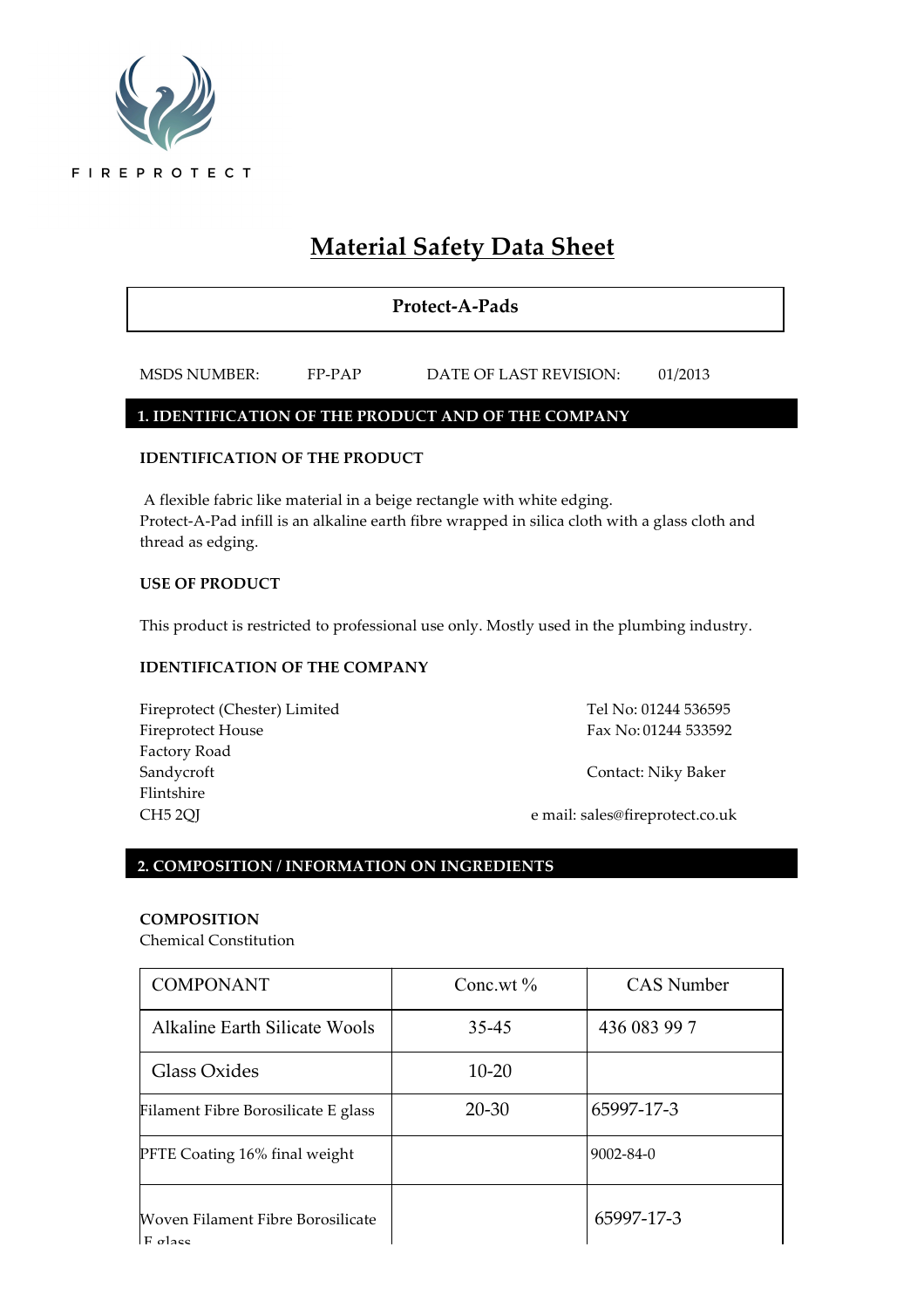#### **3. HAZARDS IDENTIFICATION**

**IRRITANT EFFECT:** Mild mechanical irritation to skin, eyes and upper respiratory system may result from exposure. These effects are usually temporary

Pre-existing skin and respiratory conditions including dermatitis, asthma or chronic lung disease, might be aggravated by exposure.

#### **4. FIRST-AID MEASURES**

| Eyes: | In case of eye contact flush abundantly with water; have eye bath available.<br>Do no rub eyes.                    |
|-------|--------------------------------------------------------------------------------------------------------------------|
| Skin: | In case of skin irritation rinse affected areas with water and wash gently. Do<br>Not rub or scratch exposed skin. |

**Inhalation:** In the unlikely event of excessive inhalation of dust, (or fumes from a sustained fire situation) remove individual to fresh air. Obtain medical advice.

#### **5. FIRE FIGHTING MEASURES**

Insulfrax material itself is non-combustable. Also packing and surrounding materials may be combustible

Use extinguishing agent suitable for surrounding combustible materials.

### **6. ACCIDENTAL RELEASE MEASURES**

Product should be used in a well ventilated area, with person(s) using product wearing appropriate protective equipment as detailed in section 8.

Any excess dust should be allowed to settle then vacuumed, using a High Efficiency Filter **(HEPA)**

**Do not brush.**

**Do not use compressed air to clean** 

Do not flush spillage to drain and prevent from entering natural watercourses. Check for local regulations, which may apply

## **7. HANDLING AND STORAGE**

**When In Use:** Care must be taken when in use. Please ensure you use the recommended personal protective equipment in section 8.

**Storage:** Store in a dry, cool allocated area. Keep in original wrapping until required for use.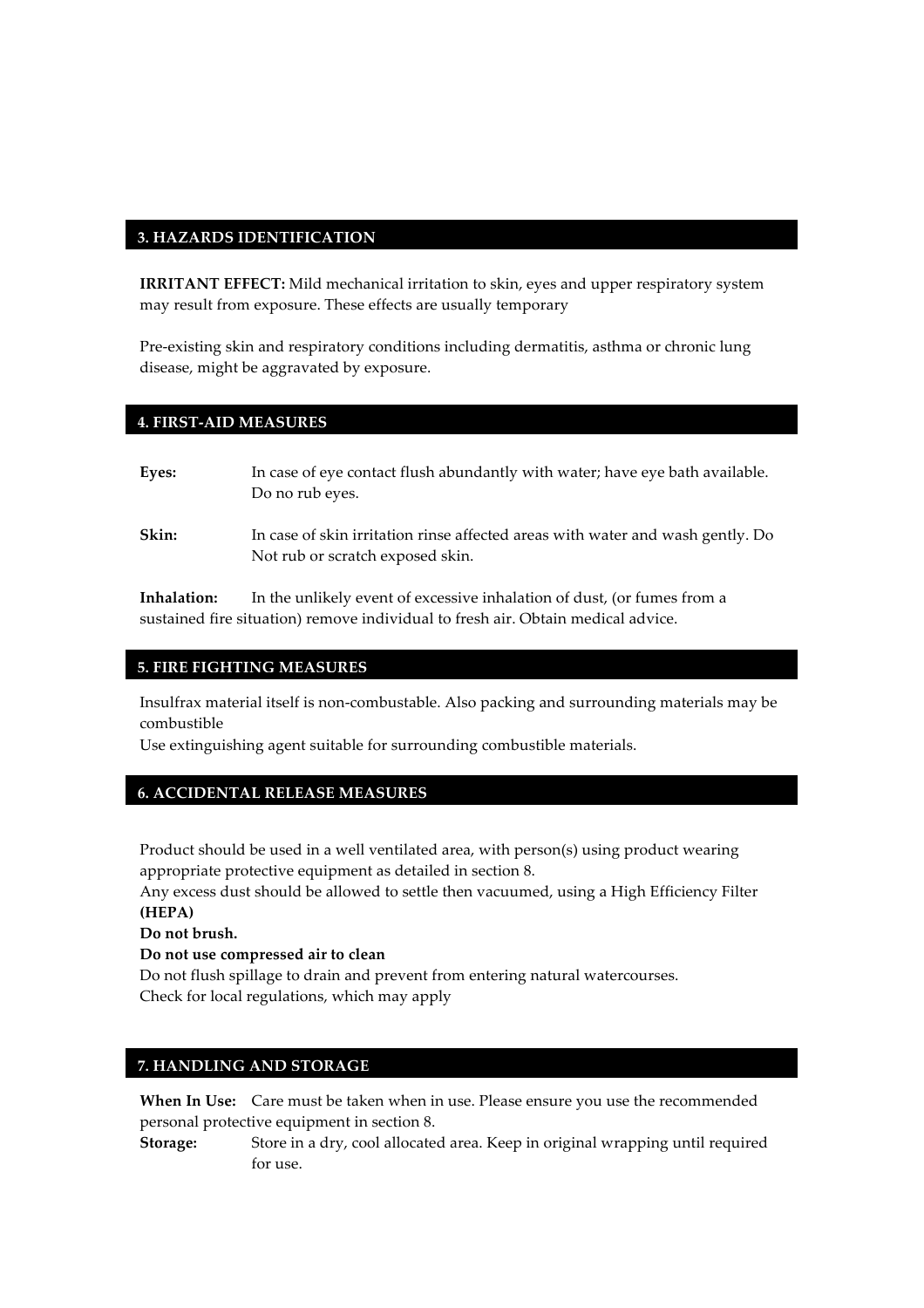## **8. EXPOSURE CONTROLS/ PERSONAL PROTECTION**

| <b>Exposure Limits:</b>                                      | Exposure limits may differ from country to country. Check    |                                                        |  |
|--------------------------------------------------------------|--------------------------------------------------------------|--------------------------------------------------------|--|
|                                                              | those currently applying in your country and comply with     |                                                        |  |
|                                                              | local regulations                                            |                                                        |  |
| Examples of exposure limits in January 2002 are given below: |                                                              |                                                        |  |
| United Kingdom                                               | 2.0 f/ml                                                     | HSE EH40 Maximum Exposure Limit                        |  |
| Germany                                                      | 1.0f/ml                                                      | <b>TRGS 900</b>                                        |  |
| France                                                       | 3.0 f/ml                                                     | Circulaire DRT no 954 du 12/01/95                      |  |
| <b>Respiratory Protection:</b>                               |                                                              | Disposable dust respirator (eg; 3M 8810 or equivalent) |  |
| <b>Hand Protection:</b>                                      | Use of gloves is recommended                                 |                                                        |  |
| <b>Skin Protection:</b>                                      | Wear overalls that are loose fitting at the neck and wrists. |                                                        |  |
| <b>Eye Protection:</b>                                       | Goggles                                                      |                                                        |  |

### **9. PHYSICAL AND CHEMICAL PROPERTIES**

| Solid                         |
|-------------------------------|
| 1260 °C                       |
| None                          |
| $150 - 300$ kg/m <sub>3</sub> |
|                               |

| <b>10. STABILITY AND REACTIVITY</b> |                                                                                             |  |
|-------------------------------------|---------------------------------------------------------------------------------------------|--|
| Stability:                          | <b>Stable</b>                                                                               |  |
| Conditions to Avoid:                | Exposure to strong oxidising agents, strong alkalis and<br>hydrofluoric acid.               |  |
| <b>Hazardous Decomposition:</b>     | Combustion products are $H_2O$ , CO, CO <sub>2</sub> , NO <sub>x</sub> and<br>hydrocarbons. |  |

### **11. TOXICOLOGY INFORMATION**

| Inhalation:          | Irritating to the upper respiratory system |
|----------------------|--------------------------------------------|
| <b>Skin Contact:</b> | Mechanical Irritant to skin                |
| <b>Eye Contact:</b>  | May cause irritation to eyes.              |

## **12. ECOLOGICAL INFORMATION**

| Ecotoxicity: | The product will remain stable over time with the inorganic |
|--------------|-------------------------------------------------------------|
|              | components remaining inert.                                 |